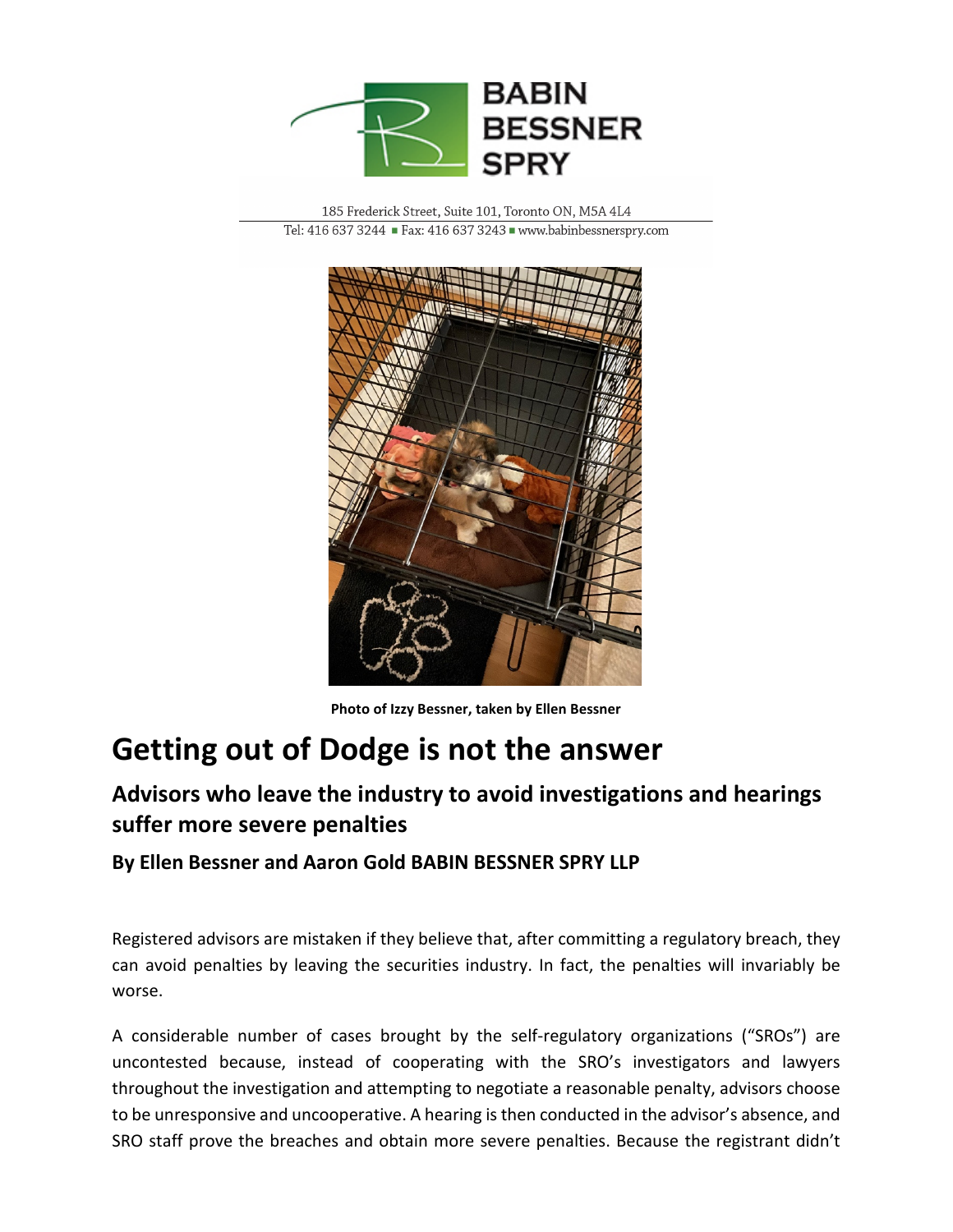appear at the investigatory interview or hearing, additional penalties are imposed for their "failure to cooperate." These uncontested cases result in the most significant monetary penalties and are commonly accompanied by a permanent ban.

These monetary penalties often remained uncollected, until a number of provinces amended their respective securities legislation to permit the SROs to enforce these sanctions in court  $-a$ game changer for the SROs, as well as the unassuming advisor.

In March 2017, the Ontario government announced its intention to introduce new measures to assist in the enforcement of sanctions ordered by SROs. Bill 127 came into effect on May 17, 2017, amending section 151 of the *Securities Act*[1](#page-1-0) to give the Investment Industry Regulatory Organization of Canada ("IIROC") and the Mutual Fund Dealers Association of Canada ("MFDA") powers to enforce their decisions by entering their orders as judgments of the Superior Court of Justice. If registrants left the securities industry, but had income or assets in the province, their wages could be garnished and their assets seized to satisfy the SRO's order.

## It gets worse.

In a decision released last week, $<sup>2</sup>$  $<sup>2</sup>$  $<sup>2</sup>$  the Court held that these legislative powers apply even if the</sup> conduct at issue in the hearing panel's decision occurred **before** the effective date of the legislation. So, if you breached the rules in Ontario before May 2017, the SRO could have the penalty entered as a court order, even though the breach occurred before the law was amended. Here are the details of the case.

**Background:** The Defendant, Hong Lam, was an Approved Person with the MFDA. In January 2016, Lam resigned from his position as a mutual fund representative and branch manager at a registered dealer.

In April 2016, the MFDA launched an investigation into Lam's business and potential breaches of various MFDA Rules. These included allegations that he had referral arrangements with certain companies offering syndicated mortgages, conducted business outside the accounts and facilities of the Member dealer, had other gainful employment that was not previously disclosed to or approved by the Member, and misled the Member during an internal interview.

Lam refused to cooperate with the MFDA investigators, failed to respond to requests for information or make representations to avoid a possible hearing (a "Wells Notice"), and did not appear or otherwise participate in the MFDA hearings. Like many advisors in Lam's position, the reasons for judgment note that he appeared to have chosen this course of conduct on the understanding that the MFDA would be unable to collect any monetary penalty.

<span id="page-1-0"></span><sup>1</sup> R.S.O. 1990, c. S.5, s. 151.

<span id="page-1-1"></span><sup>2</sup> *Mutual Fund Dealers Association of Canada v. Lam*, 2022 ONSC 2269.